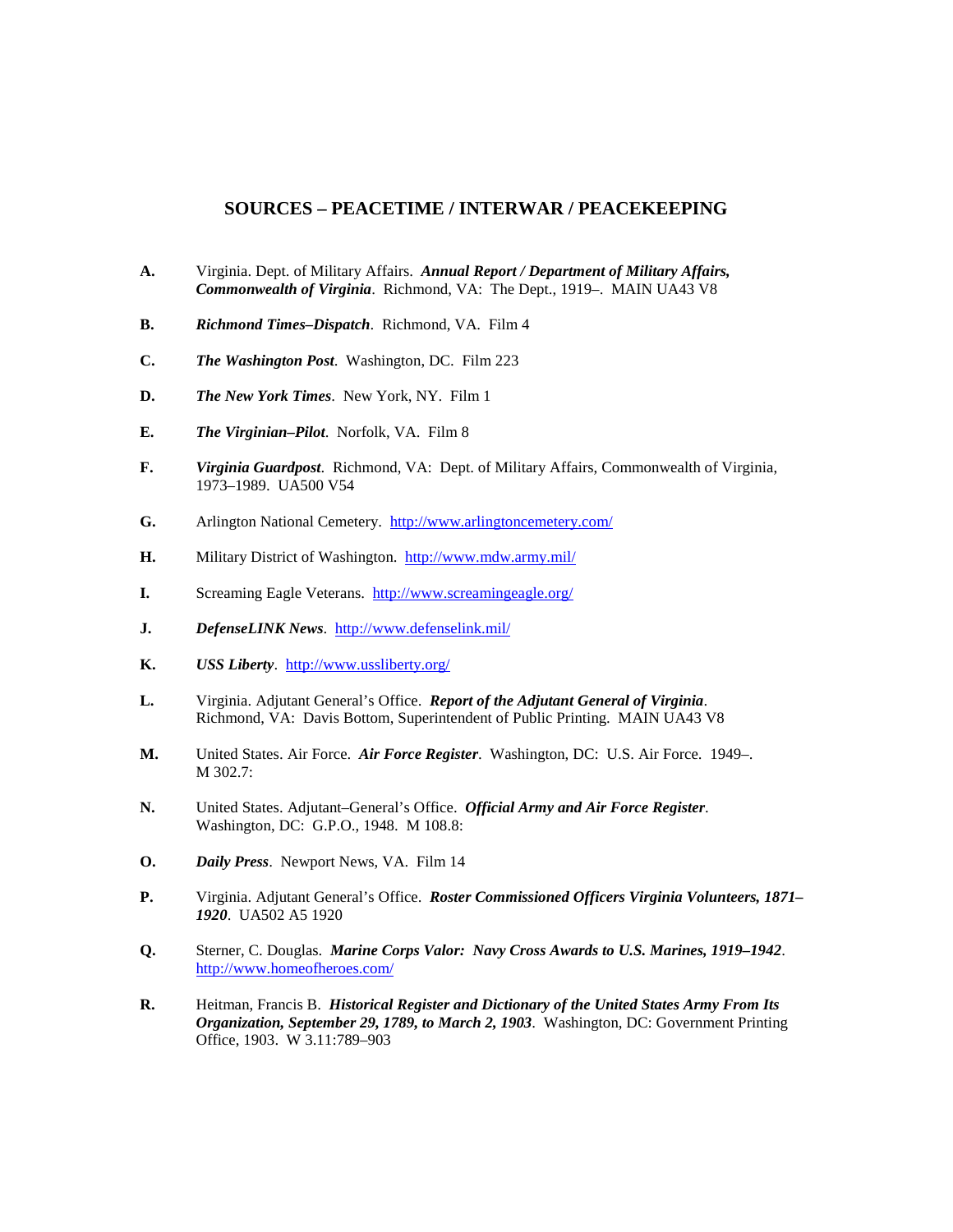- **S.** Heitman, Francis B. *Historical Register and Dictionary of the United States Army From Its Organization, September 29, 1789, to March 2, 1903*. Washington, DC: Government Printing Office, 1903. <http://www.gale.ancestry.com/>
- **T.** Breithaupt, Richard H. *Aztec Club of 1847: Military Society of the Mexican War: Sesquicentennial History, 1847–1997*. Universal City, CA: Walika Pub. Co., 1998. E401.1 A98 B74 1998
- **U.** Battery B, 4th U.S. Light Artillery. *Officers of the 4th U.S. Light Artillery*. <http://www.batteryb.com/>
- **V.** Virginia Military Institute. *Roster of Graduates, 1842–1919, With Brief Biographical Notes*. Lexington, VA: 1920. MAIN U430 V8 A4 1920
- **W.** *The 1984 Register of Former Cadets of the Virginia Military Institute*. Lexington, VA: VMI Alumni Association, Inc., 1984. MAIN U430 V8 A45 1984
- **X.** Bruce, Carolyn Hale. *Roanoke Past and Present*. Norfolk, VA: Donning, 1988. MAIN F234 R6 B74 1988
- **Y.** *Roanoke Valley War Memorial*. <http://www1.roanoke.com/roatimes/memorial/>
- **Z.** USS Iowa, BB-61 Veterans Association. *Turret Two Casualties*. [http://www.ussiowa.org/turret2/turret2\\_memorial.htm](http://www.ussiowa.org/turret2/turret2_memorial.htm)
- **a.** USS Iowa Memorial. *The Crew*. <http://www.combie.net/webharbor/museum/memorial1.html>
- **b.** Grunts.Net. *Casualties of Peace*.<http://www.grunts.net/>
- **c.** Military Women Veterans, Yesterday–Today–Tomorrow. *They Gave Their Lives*. <http://userpages.aug.com/captbarb/>
- **d.** White House Commission on Remembrance. *History of Sacrifice*. <http://remember.gov/>
- **e.** Stevens, William Oliver. *An Affair of Honor; The Biography of Commodore James Barron, U. S. N.* Chesapeake, VA: Published by Norfolk County Historical Society of Chesapeake, in cooperation with the Earl Gregg Swem Library of the College of William and Mary, 1969. E335 B254
- **f.** USS Thresher (SSN 593). *In Memoriam*. <http://www.ussthresher.com/roster/>
- **g.** Polmar, Norman. *The Death of the USS Thresher: The Story Behind History's Deadliest Submarine Disaster*. Guilford, CT: Lyons Press, 2001. Virginia Authors Room VA65 T47 P6 2001
- **h.** United States. Navy. Atlantic Fleet. *United States Ship Thresher (SSN 593): In Memoriam April 10, 1963*. Washington, DC: The Fleet, 1964. D 201.2:T 41
- **i.** *Dictionary of Virginia Biography*. Richmond, VA: Library of Virginia, 1998–. Ref F225 D54 1998
- **j.** Lytle, Richard M. *The Soldiers of America's First Army, 1791*. Lanham, MD: Scarecrow Press, 2004. E83.79 L98 2004
- **k.** *Virginia Guardsman*. Richmond, VA: Military Board of Virginia, 1921–1944. UA500 V6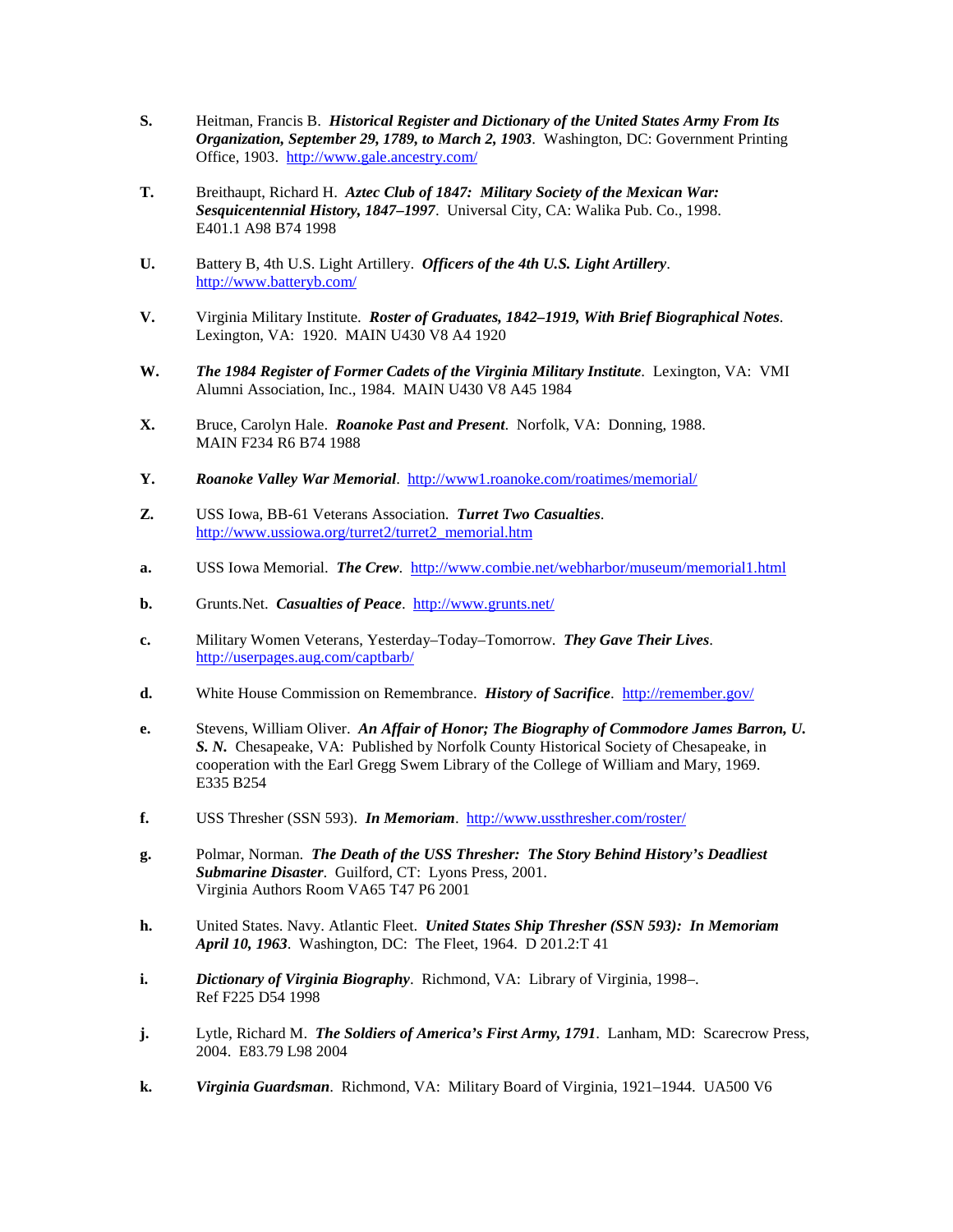- **l.** Virginia Defense Force. *The Virginia Defense Force*.<http://www.virginiadefenseforce.org/>
- **m.** Levinson, Jeffrey L. *Missile Inbound: The Attack on the Stark in the Persian Gulf*. Annapolis, MD: Naval Institute Press, 1997. E183.8 I57 L48 1997
- **n.** *The Handbook of Texas Online*. <http://www.tsha.utexas.edu/handbook/online/>
- **o.** U. S. Army Corps of Engineers. Office of History. *Commanders Portraits and Profiles*. <http://www.hq.usace.army.mil/history/coe.htm>
- **p.** *Veterans Buried in the Old City Cemetery, Outside the Confederate Section*. Lynchburg, VA. <http://www.gravegarden.org/veterans.htm>
- **r.** Ennes, James M. *Assault on the Liberty: The True Story of the Israeli Attack on an American Intelligence Ship*. New York: Random House, 1979. DS127.6 N3 E56
- **s.** Tucker, George Holbert. Norfolk Highlights 1584–1881. *The Chesapeake–Leopard Affair*. <http://www.norfolkhistorical.org/highlights/30.html>
- **t.** Virginia. Adjutant General's Office. *Roster Commissioned Officers Virginia Volunteers, 1871– 1920*. Richmond, VA: D. Bottom, 1920. UA502 A5 1921
- **u.** United States. Naval Academy. Alumni Association. *Register of Alumni, Graduates, and Former Naval Cadets and Midshipmen*. Annapolis/Baltimore, MD: 1897. V415 H5
- **v.** Force, Peter. *Register of the Army and Navy of the United States. No. 1, 1830*. Washington, DC: P. Force, 1830. U11 U5 F7
- **w.** Personal Input/Feedback from family member or other concerned party.
- **x.** *Danville Register & Bee*. Danville, VA. Film 86
- **y.** *The Daily Progress*. Charlottesville, VA. Film 34
- **z.** *Enlisted Naval Aviation Pilots*. Paducah, KY: Turner Publishing Co., 1995.
- **AA.** Virginia Military Institute. [http://www.vmi.edu/.](http://www.vmi.edu/)
- **BB.** *Gloucester Gazette*. Gloucester, VA. Film 407
- **CC.** Gardner, Charles Kitchell. *A Dictionary of All Officers, Who Have Been Commissioned, or Have Been Appointed and Served, in the Army of the United States, Since the Inauguration of Their First President in 1789, to the First January, 1853, – With Every Commission of Each; Including the Distinguished Officers of the Volunteers and Militia of the States, and of the Navy and Marine Corps, Who Have Served With the Land Forces*. New York: G. P. Putnam and Co., 1853. U11 U5 G2 1853
- **DD.** Lyman, Myron E. *War of 1812 Veteran Burials At St. John's Episcopal Church Graveyard, Richmond, VA*. Virginia: The Society of the War of 1812 in the Commonwealth of Virginia, 2009. MAIN E354 L97 2009
- **EE.** United States. Naval Academy. Alumni Association. *Register of Alumni, Graduates, and Former Naval Cadets and Midshipmen*. Annapolis, MD: 1887–. V415 H5 1893/96
- **FF.** Johnston, Ross B. *West Virginians in the American Revolution*. Parkersburg, W. Va.: West Augusta Historical and Genealogical Society, 1959. MAIN E263 V8 J67